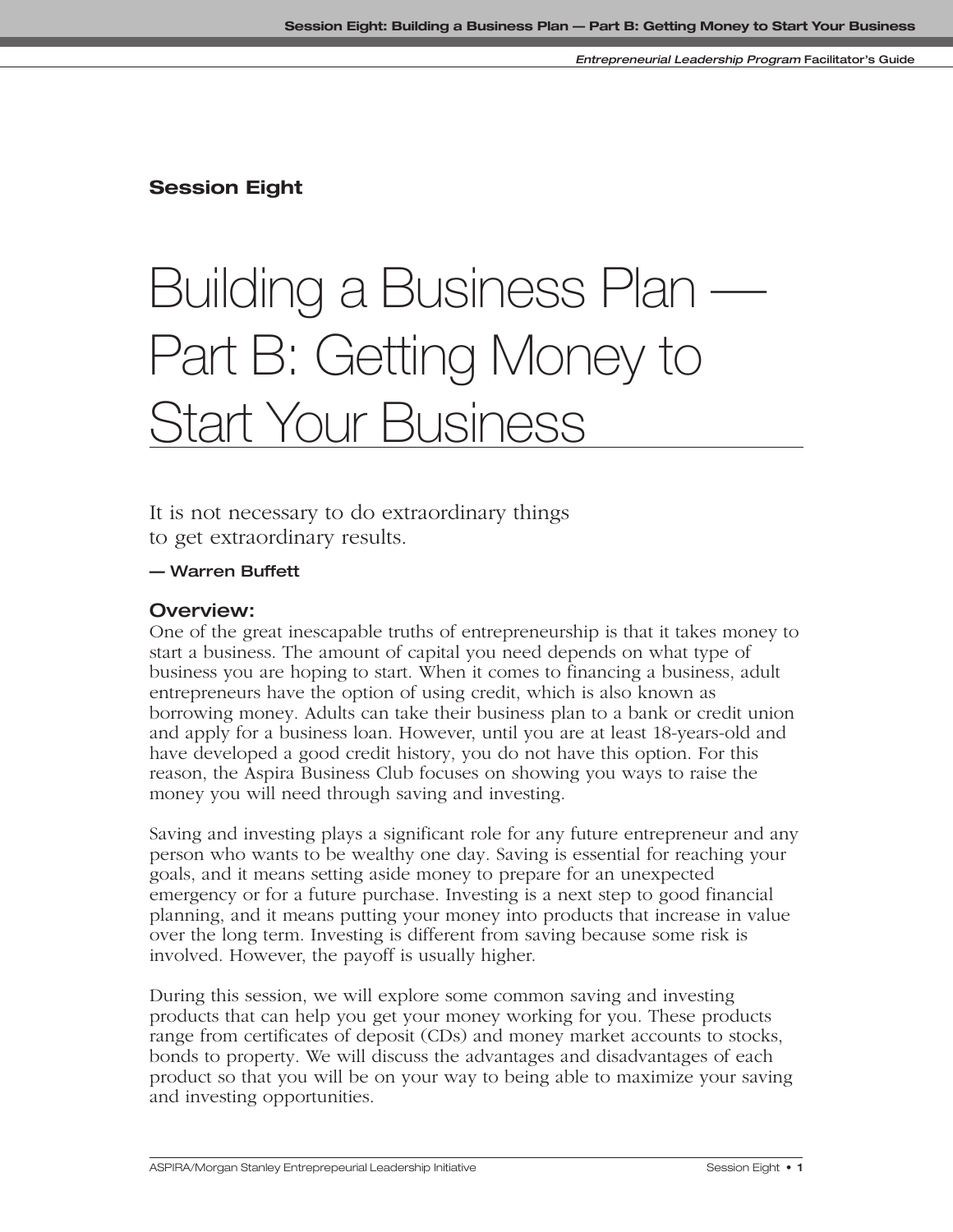Another side of investing for business owners comes into play when the owner uses his or her business to create an investment opportunity for someone else, and we will also discuss this practice. As an entrepreneur, you can invite another person to invest in your company, where that person becomes a partial owner and provides you with cash that you can use to operate your business. This is different than a business loan because your investor retains ownership (often through holding stock in your business) or asks for a percentage of your business' future profits. Often times, relying on investors in your business provides the much-needed funds you need to get your idea off the ground.

Learning to invest strategically, and to make your business a strategic investment for others, is one way to secure the money you will require to start, run and expand your business. In your personal and business life, it is critical for you to understand how investing works and how you can make it work for you.

**Note to instructor:** The complexities of financial planning present an excellent opportunity to invite a financial professional into the classroom to present a portion of this activity or answer specific questions. This is also an excellent opportunity to use *The Stock Market Game* or other simulated investing games with the club.

**SESSION GOAL: Introduce students to saving and investing basics, as well as the role of investors for business owners.**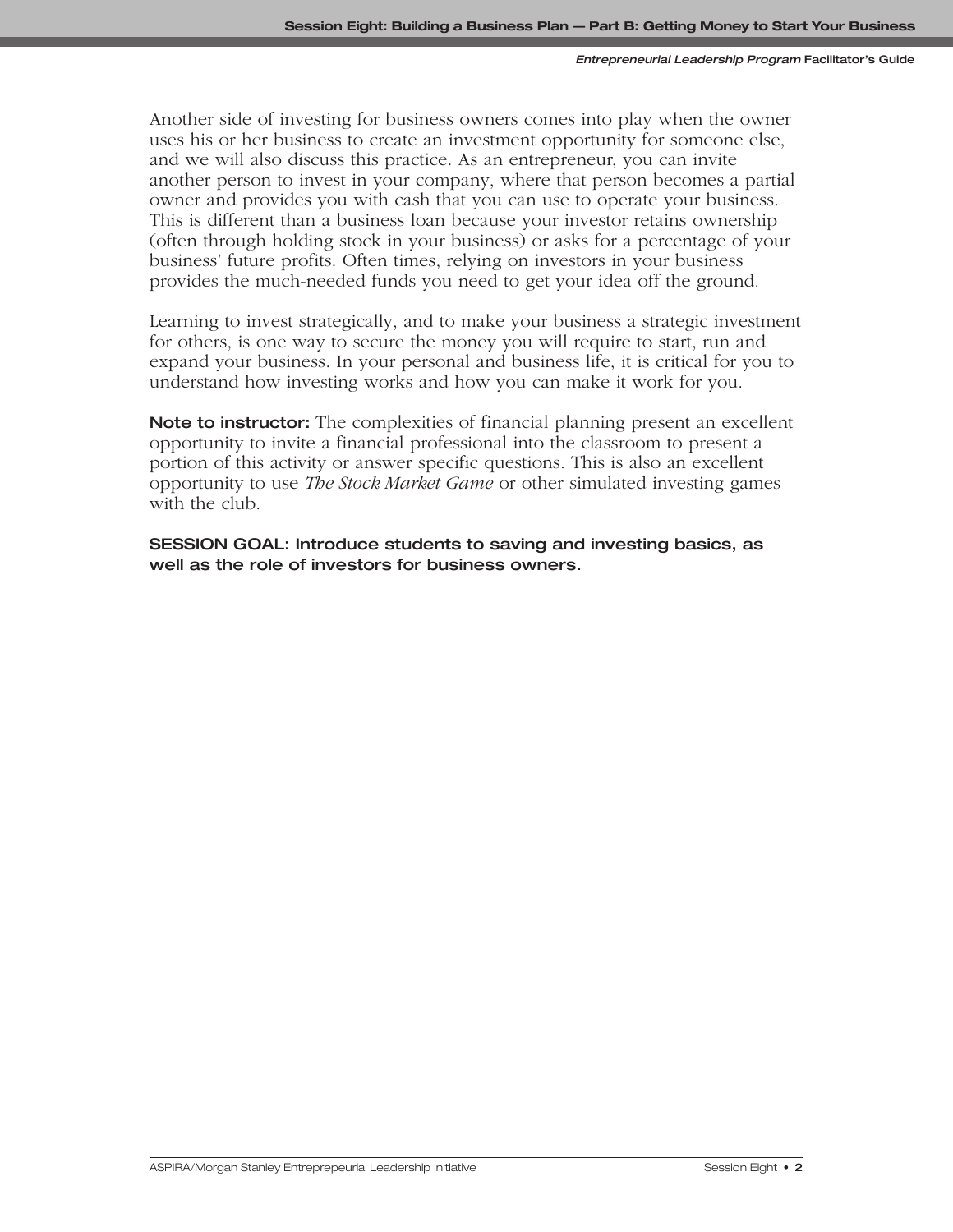## **Section activities at a glance:**

| <b>Suggested Activities</b> |                                                                                                   | Time | Objective                                                                                                                                                                                        |
|-----------------------------|---------------------------------------------------------------------------------------------------|------|--------------------------------------------------------------------------------------------------------------------------------------------------------------------------------------------------|
| oresentation                | 8.1 Making Your Money<br><b>Work for You</b>                                                      | 15   | Describe the benefits of saving<br>and the different savings products<br>available.                                                                                                              |
| presentation                | 8.2 Investing in Yourself<br>and in Your Business                                                 | 15   | Review the difference between<br>saving and investing. Describe<br>popular investment products.<br>Provide an overview of the<br>relationship between business<br>ownership and investing.       |
| interaction                 | 8.3 Role-Play -<br><b>Meet Your Investors</b>                                                     | 15   | Allow students to act out the roles<br>of entrepreneurs and investors in<br>negotiating an investment to start<br>a company.                                                                     |
| discussion                  | 8.4 Class Discussion:<br><b>Review background</b><br>research, current events<br>and case studies | 15   | Solicit input from students on<br>what they have observed about<br>ethics in the news.                                                                                                           |
| book talk                   | 8.5 Background Reading                                                                            | 20   | Discuss this week s assigned text.<br>Review the major lessons and<br>answer any questions. Determine<br>how students can put the<br>information to use for their own<br>entrepreneurship plans. |
| $\bullet$<br>preview        | <b>8.6 Session IX Preview</b><br>and Assignments                                                  | 5    | Provide overview of next session s<br>topic. Clarify time and meeting<br>place of next activity. Assign<br>background reading.                                                                   |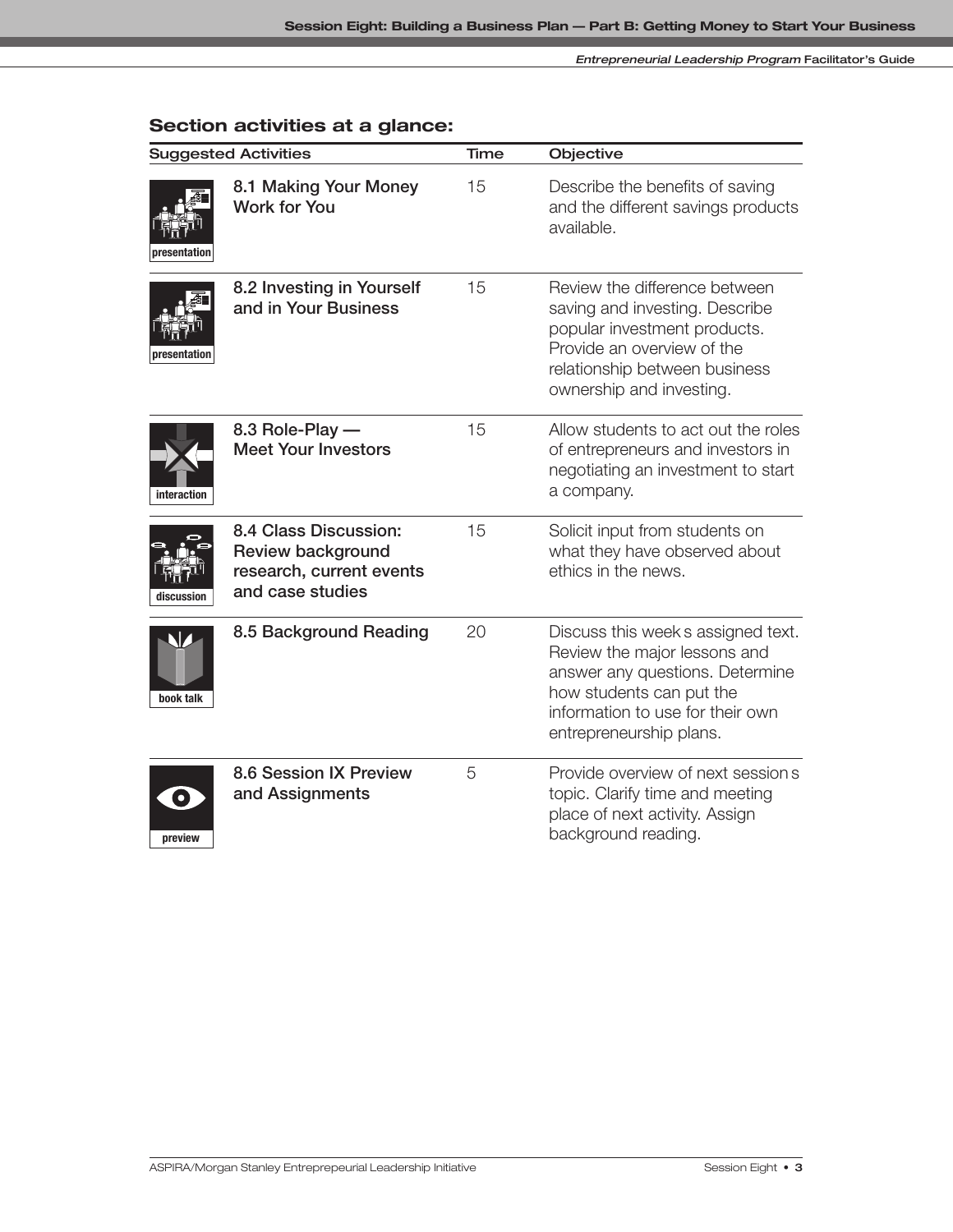

**Activity 8.1: Making Your Money Work for You**

**Time:** 15 minutes

**Purpose:** Describe the benefits of saving and the different savings products available.

**Materials Needed:** Chalkboard or flip chart, participant handouts.

#### **Facilitator Presentation — Discussion Notes:**

Even as a young person, it's not too early to start exploring opportunities to make your money work best for you. One of the first steps to becoming "money smart" is to be a regular saver. This means that each time you receive money, you set aside part of it for your savings. Saving is a great way to plan for an unexpected emergency or prepare to make a big purchase.

Many of you are probably familiar with savings accounts. A **savings account** is a safe, simple way to set aside extra money that you don't need to use day-to-day. If you are under 18, you can open a custodial savings account, where your parent is a co-account holder. Many banks or credit unions ask you to maintain a minimum balance in your account and require that you do not go over a certain number of withdrawals per month, usually about five. Savings accounts pay you interest, which is a percentage of the balance you maintain. Over time, savings kept in this type of account will grow.

**Savings accounts** have the advantages of being relatively inexpensive, available to anyone with an adult co-signer, and offer you easy access to your money. The money is your savings account is secure; funds are guaranteed by the US Government (FDIC<sup>1</sup>) up to \$100,000, so you never have to worry about losing your money. The disadvantage of savings accounts is that the interest rate paid to you is usually small. On top of that, the easy access to the funds may be a temptation for you to make frequent withdrawals.

<sup>1</sup> FDIC stands for Federal Deposit Insurance Corporation. For more information, see: http://www.fdic.gov.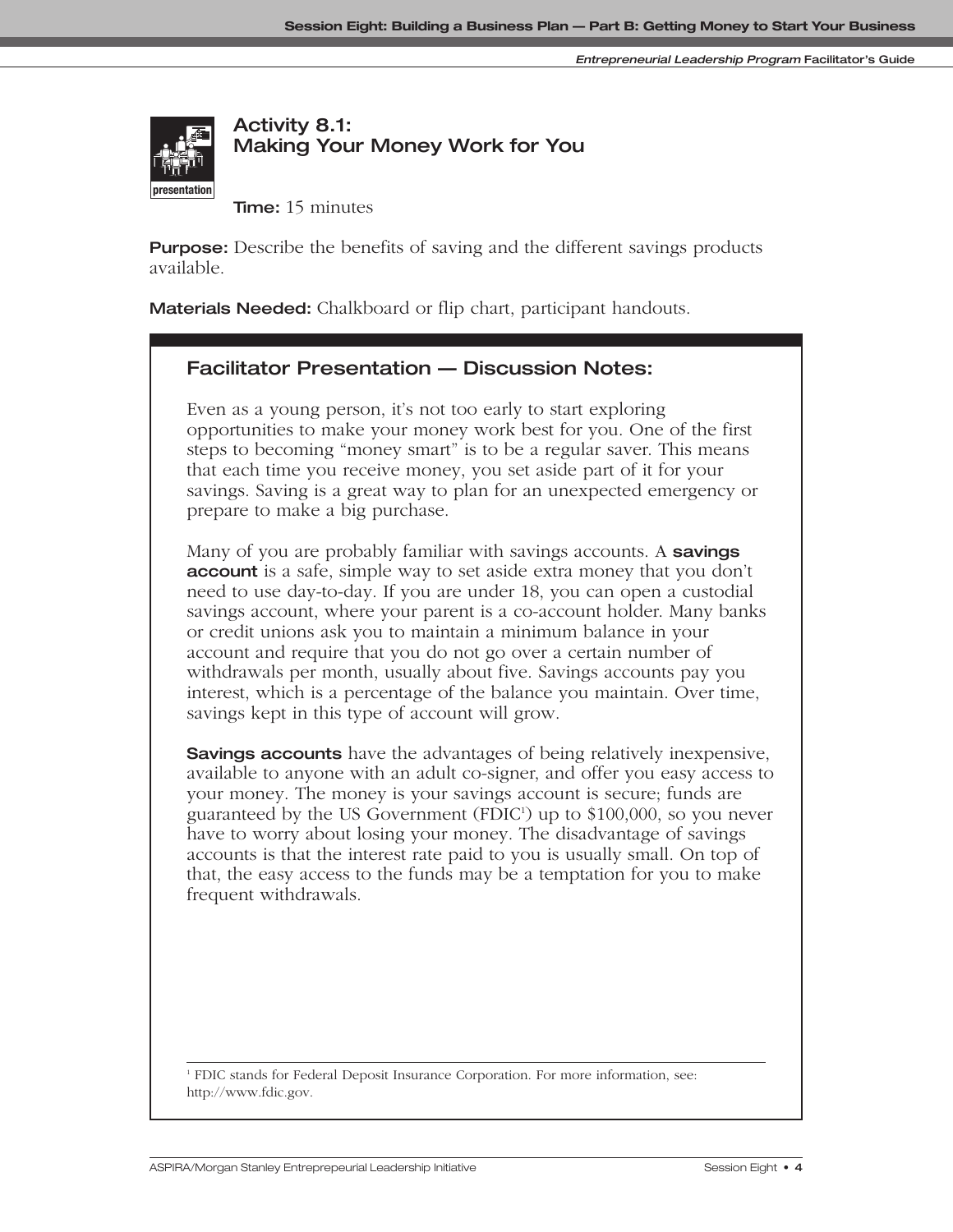Other products might better fit your needs if the disadvantages of a savings account bother you. There are other types of savings products that offer different terms, including paying you a higher interest rate if you agree to put your money away for longer periods. (Students should turn to Handout 1). Handout 1 shows you some of your savings options:

A **money market account** is similar to a savings account in that the FDIC usually guarantees your deposits, so it is very unlikely that you will lose any of your money. This type of account may pay a higher interest rate because the bank is actually investing your savings in the stock market. The accounts may charge you higher fees or have other restrictions, so you should read the fine print before you choose this product.

**US Treasury Bonds** are a way for you to lend money to the US government by purchasing a bond that doubles in value over a twentyyear period. Because the Government is involved, there is no risk of the bond losing value and you are not taxed on the amount. Treasury bonds are often purchased for one-half of the face value (e.g. for \$50 you can buy a \$100 savings bond). It takes 20 years for the bond to "mature" or to reach face value. Many people give savings bonds to children who will be able to cash them in at a later time. This is a secure way to establish long-term savings and can be viewed as a patriotic way to help the government.

**Certificates of Deposit** — Often called CDs, Certificates of Deposit are a type of long-term savings product. Usually, you buy a CD for a fixed amount of money and agree not to cash it in for a set period of time, usually three months, six months or a year. The longer the CDs lifespan, the higher interest rate you will earn. If you decide to take your money out of the CD before the period is up, you will risk paying a fine.

#### **Discussion questions:**

- a) What are some of the benefits and some of the barriers to saving?
- b) What savings products appeal to you right now? Why?
- c) Which of these products are familiar to you? Which are you already using?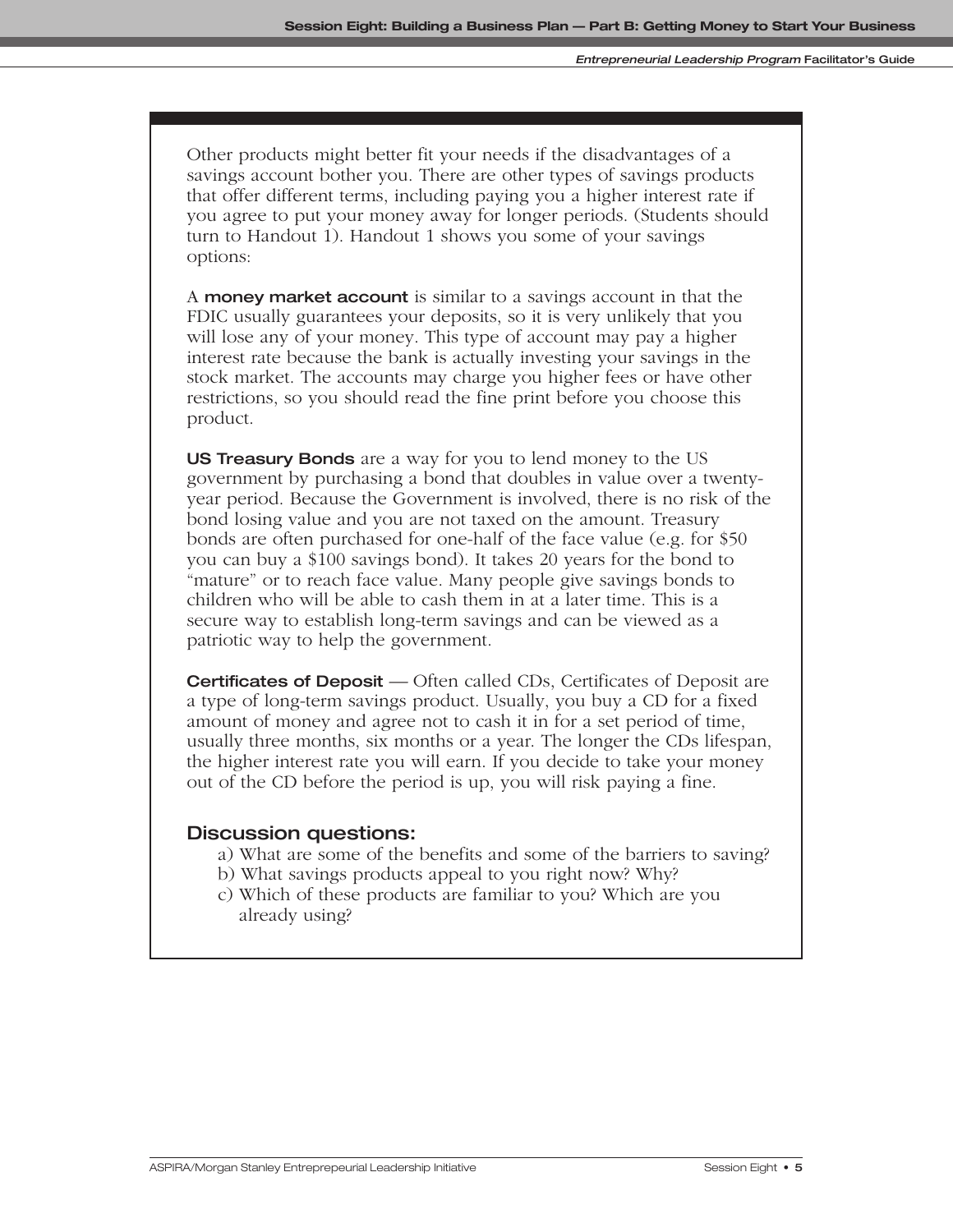

## **Activity 8.2: Investing in Yourself and Your Business**

**Time:** 15 minutes

**Purpose:** To provide an overview of the relationship between business ownership and investing.

**Materials Needed:** Chalkboard or flip chart, participant handouts.

#### **Facilitator Presentation — Discussion Notes:**

(Encourage students to follow along on their handouts)

#### **Personal Investing**

Once you feel you have a comfortable amount set aside in your savings for "a rainy day," it's time to start being more strategic with your financial resources. The average American never learns how to invest successfully and therefore never achieves true wealth. By beginning now, you will be far ahead of the game.

**Investing** is different from saving because your investments are not guaranteed by the government and may lose value. It often costs more to begin investing than it costs to open a savings account. However, investing means you run some risk in order to earn a greater reward: most investment products, over time, will earn a far greater rate of return (i.e. make you more money) than a savings account. For this reason, once you have achieved your savings goals, it is important to start looking for ways to invest strategically so that your money is earning you the most return possible.

The next step in investing is to understand your options (Students should turn to Handout 2). When we talk about investment options, what you will want to keep in mind is the relationship between risk (as in how likely it is that you will lose money) and return (as in how much your investment will earn for you). Generally speaking, the higher the risk, the greater the possible return. If this sounds to you like gambling, you aren't far off the mark.

Here is more about the most common investment products: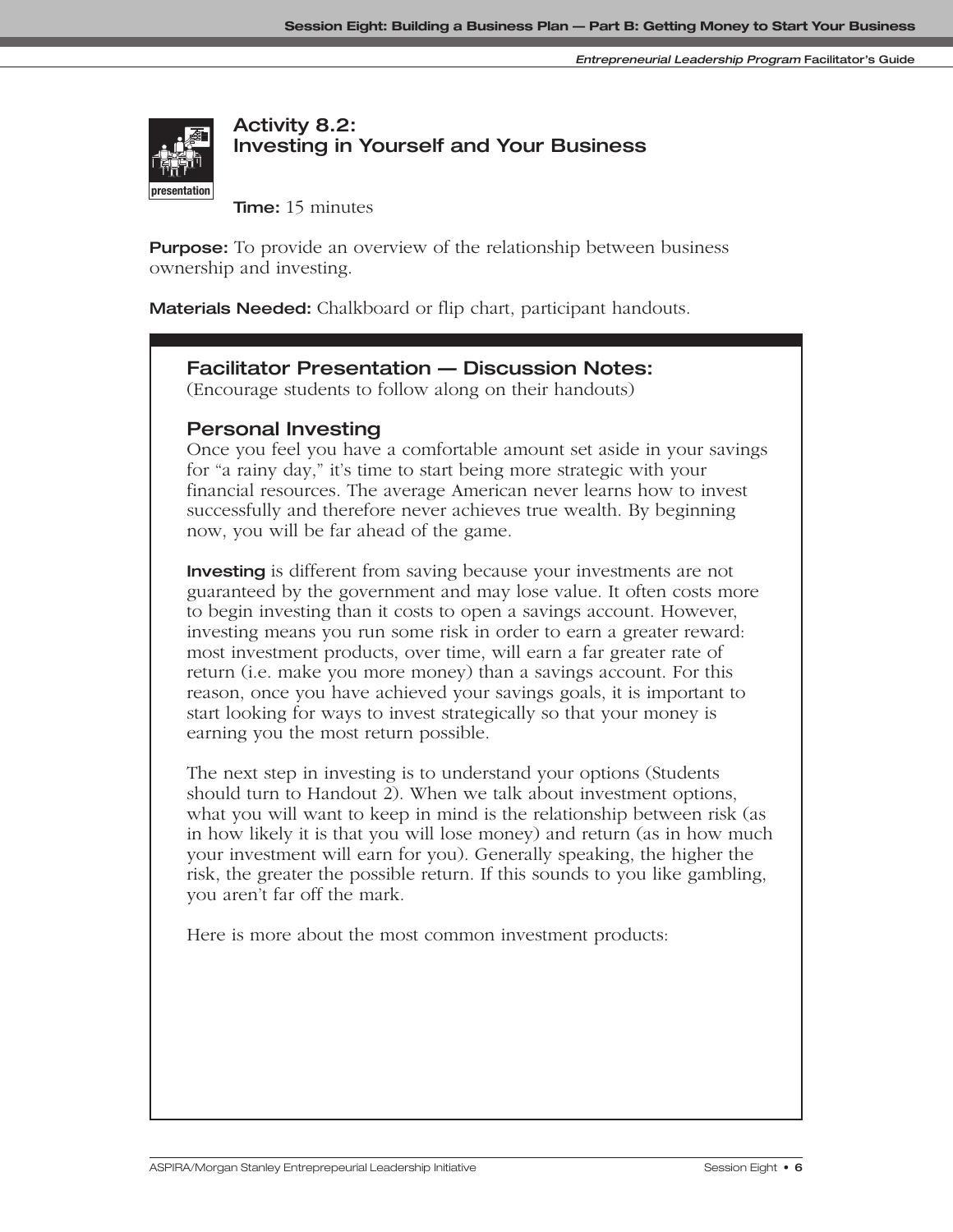When you buy **stock,** you purchase pieces of ownership in a company**.** Depending on the company's performance, whether it is earning profits and growing, as well as the overall mood of the markets, your stock may gain or lose value. Owning stock is risky since the value of your portfolio will change every day. Over the long term, stock has been shown to earn more for investors than any other investment product. Most people will tell you not to invest in the stock market unless you are ready to make a long-term commitment.

In addition to **US Treasury Bonds** that we discussed in the previous section, you can also invest in **corporate bonds.** This type of bond functions the same way, but instead of the government, you are loaning money to a business. Since bonds have established interest rates and time periods, they are more stable than stock. However, bonds typically don't increase in value as quickly as stock.

If you prefer to stay away from risk, but you still like the idea of investing in the stock market, **Mutual Funds** may be for you. Mutual funds are managed by investment professionals who pool the money of all their investors to buy stock in a variety of companies. You can choose whether you want your investment used to buy high risk/high return stock, medium risk/return or low risk/return. Because your investment is spread out over several companies, your investment is less likely to lose value.

Once you start working, your company may offer you the opportunity to participate in a **retirement investment plan.** Under these plans, you set aside part of your salary each month to be invested by the company. A common form of this type of retirement plan is called a **401(k).** You can invest for your retirement on your own by using an **IRA** (Investment Retirement Account). The money you set aside for retirement will grow when it is invested correctly; however, except in special circumstances, you can't withdraw these funds until you reach 62.

Finally, owning **real estate,** such as a home, is an investment that usually pays off over the long term. While there is some risk involved, real estate is more stable than the stock market.

**Major considerations for investors (see Handout 4): Safety, returns, stability, access to funds, diversification.**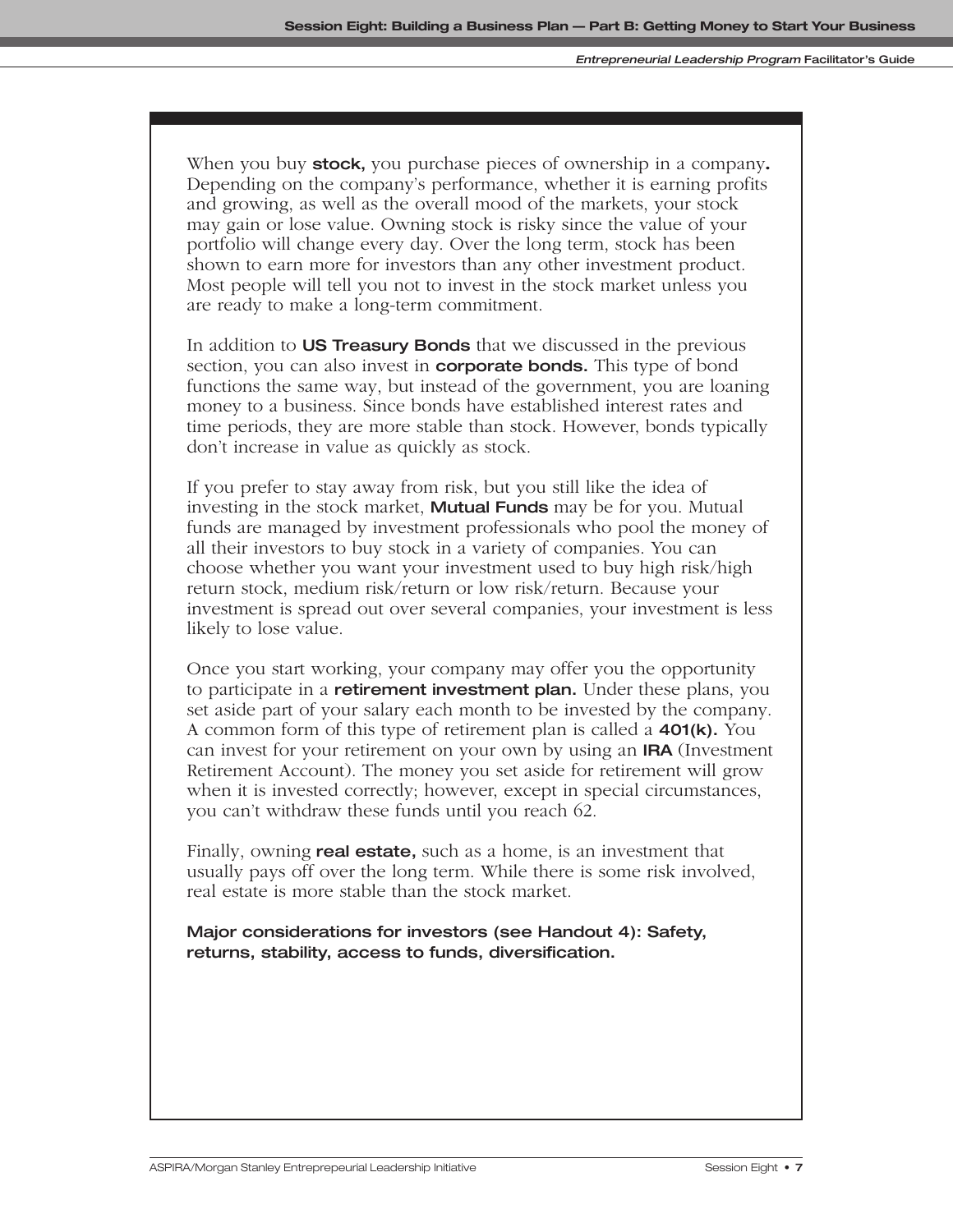#### **Investing in Your Business**

The other side of investing, different from what you may do as an individual, concerns using your business as an investment. Think about the definition of stock from the above section. One way to raise cash as a business owner is to offer your company as an investment opportunity for others. Some especially promising start-up companies attract the attention of investors called **venture capitalists.** Venture capitalists provide funding to young companies in return for a percentage of the business' value (called "equity") or profits in the future. Another route to raising the funds you need through investors is to bring on one or more business **partners** who would share the responsibility and the profits with you. You could also set up your company as an **employee-owned business,** where each of your employees is able to purchase ownership in the company, in the form of stock or retirement plans. Many business leaders feel that this type of shared ownership is the best way to motivate employees. Finally, when your company reaches a substantial size, you may decide to make it a **corporation.** Corporations offer shares of the company's **stock** to the public, and become publiclyowned.

When people own stock in your company, you are exchanging some of the ownership for the cash you need to run the business or expand. Stockholders are investors who are gambling on your company's success increasing the value of their stock in the future. Different from the creditors who *lend* you money knowing you will pay it back, investors *risk losing* their money if your company does not perform. One crucial part of your business plan involves convincing both potential creditors and investors that your business idea and operation plans will create a successful company.

#### **Discussion questions:**

- a) What are the crucial differences between saving and investing?
- b) When is someone ready to invest?
- c) What investment products appeal to you right now? Why?
- d) Which of these products are familiar to you? Which are you already using?
- e) If you decide to attract investors to your company, what process would you use?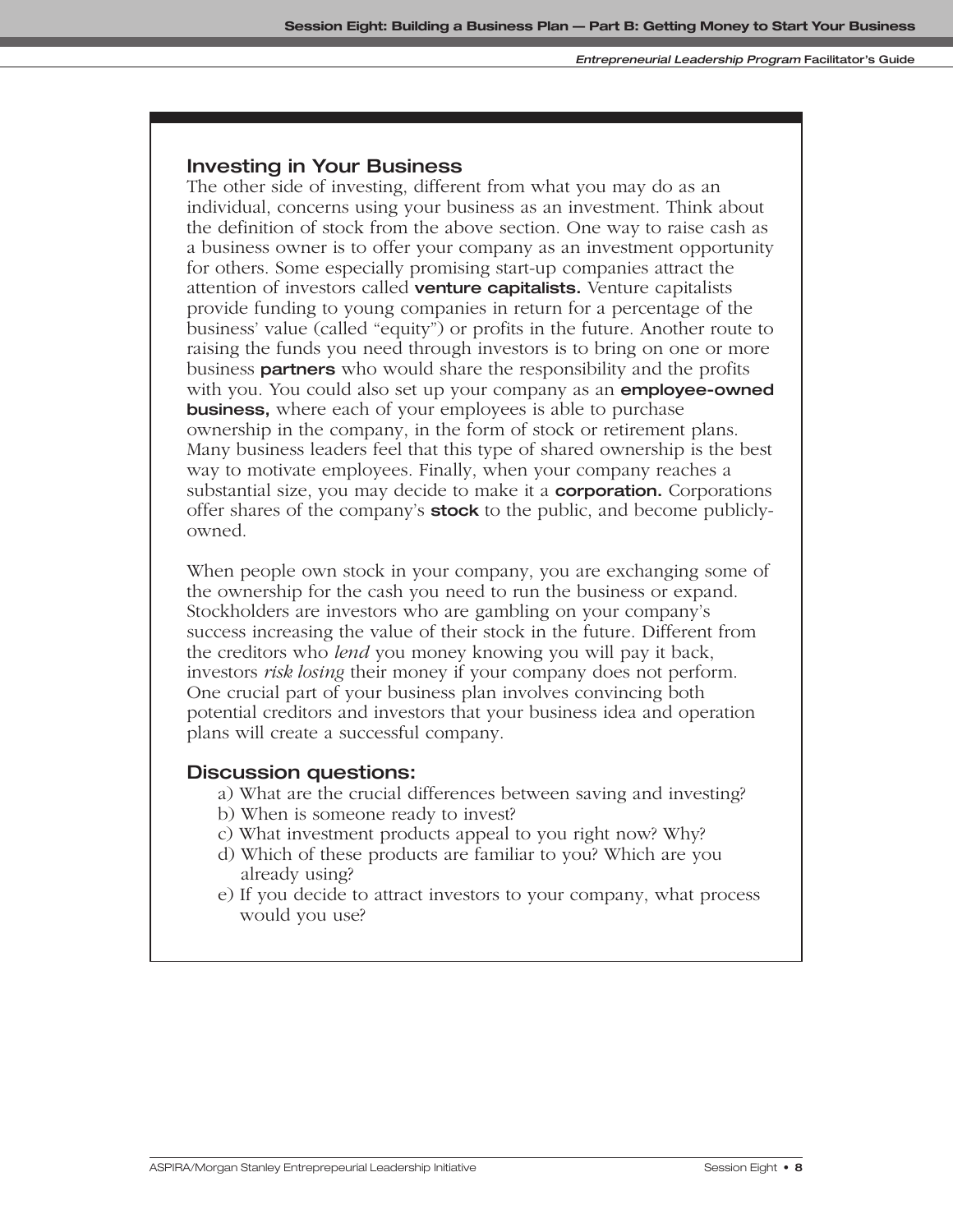

**Activity 8.3: Role-Play: Meet Your Investors**

**Time:** 15 minutes

**Purpose:** Allow students to act out the roles of entrepreneurs and investors in negotiating an investment.

**Materials Needed:** Flipchart for recording responses.

#### **Activity Plan:**

Each student should have a draft copy of his or her business plan.

- 1) Break students into groups of two people each. One person plays the start-up entrepreneur and the other plays an investor who is considering investing \$50,000 in the business.
- 2) Each 'entrepreneur' should highlight what aspects of his or her business plan should impress the investor.
- 3) Each 'investor' should consider the five main concerns when investing (safety, returns, stability, access to funds, diversification) to determine if this is a solid or risky investment.
- 4) After a five minute discussion, the investor should be ready to give a yes or no answer, and to list the conditions under which he or she might be willing to invest the money.
- 5) For the second five minutes, the two players switch roles.
- 6) At the end of the second five minutes, each team should briefly explain the outcome of each scenario to the other teams.
- 7) The instructor should spend any remaining time leading a class discussion on the common themes raised by the investors and entrepreneurs. What can the students learn from this that will better prepare them to present their business plans to investors?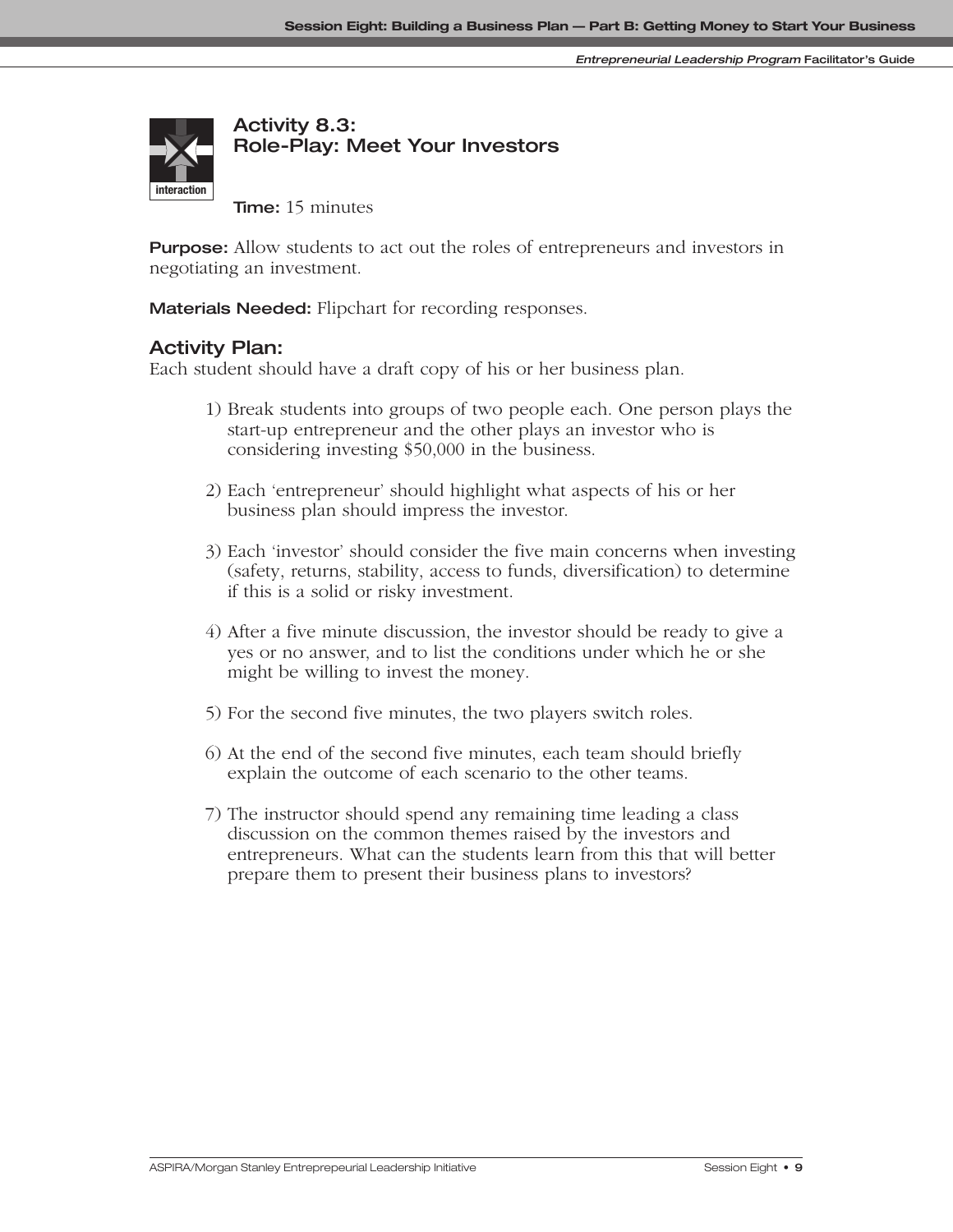**Entrepreneurial Leadership Program Facilitator's Guide**



**Activity 8.4: Class Discussion**

**Time:** 20 minutes

**Purpose:** Solicit input from students on what they have observed about the world of finance and investing over the past week.

**Materials Needed:** Chalkboard, or flip chart; current events articles; journals.

#### **Discussion Ideas:**

During a typical *Aspira Business Club* session, a portion of the time should be dedicated to discussing current events. You may have elected to assign a topic based on an upcoming session, or may leave this session open to students' interests. You may wish to use this portion of class to assess the students' current knowledge and opinions about entrepreneurship and business practices in general. Using the feedback, consider ways to tailor the course further to students' interests.



## **Activity 8.5: Discussion of Background Reading**

**Time:** 20 minutes

**Purpose:** Discuss this week's assigned text. Review the major lessons and answer any questions. Determine how students can put the information to use for their own entrepreneurship plans.

**Materials Needed:** "Book Discussion Notes" found in the *Teaching Entrepreneurship* Guide for whatever text has been assigned as the pre-course reading. Copies of participant handouts.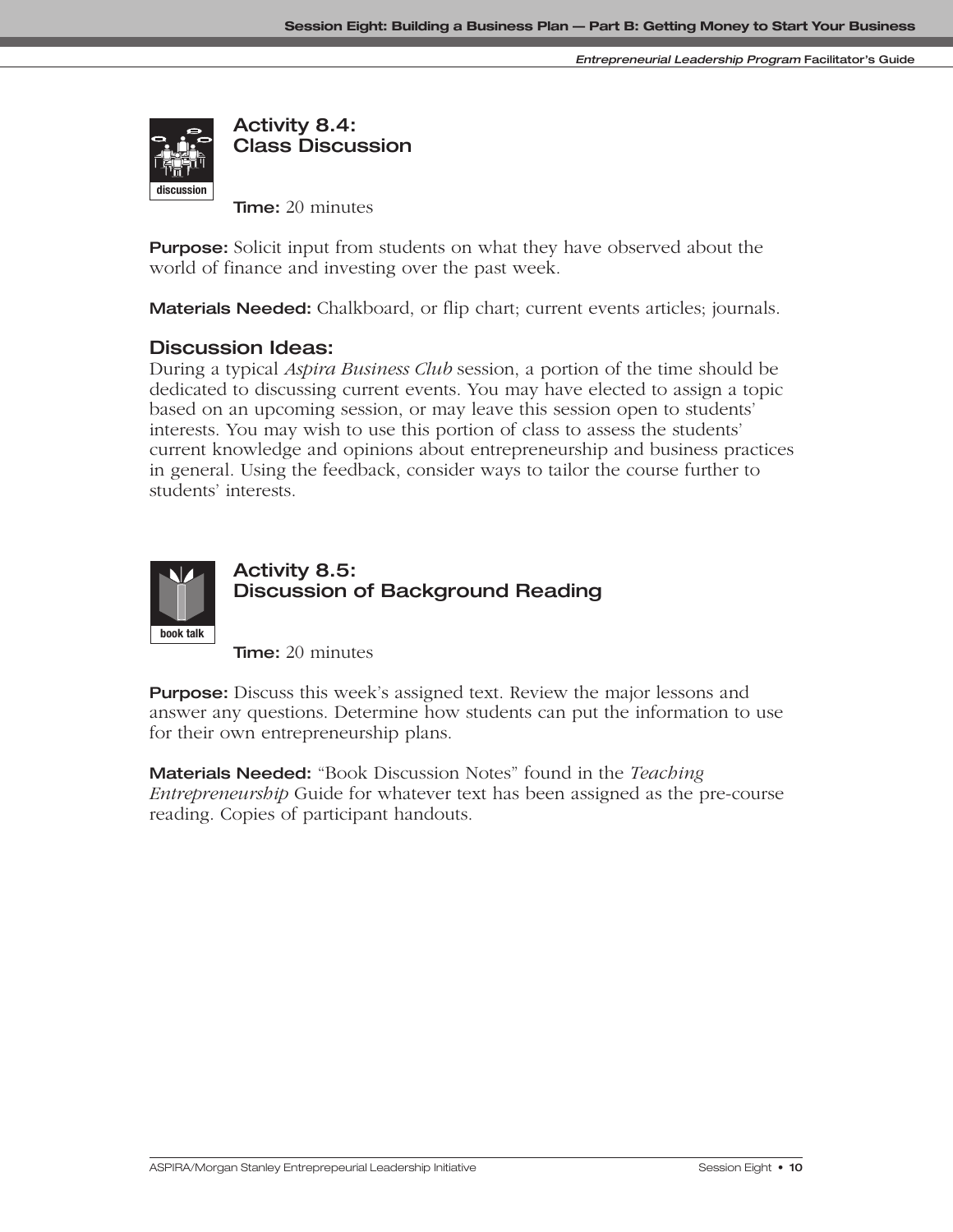## **Activity 8.6: Assignments & Session 9 Preview**

**Time:** 5 minutes

**Purpose:** Provide overview of next session's topic. Clarify time and meeting place of next activity. Assign background reading, journal entry and research topics.

#### **Materials Needed:** None

#### **Steps to Cover:**

- 1) Using the Objectives Section of the Session 8 Facilitator's Guide, preview the topics that will be discussed during the next session.
- 2) Assign students a topic for next week's journal entry.
- 3) Assign the pages or chapters for the next session's book discussion.
- 4) Make sure that students are clear on the next meeting time and place of the *Aspira Business Club*. Indicate how any schedule changes will be communicated and decide if you or a student will send a reminder.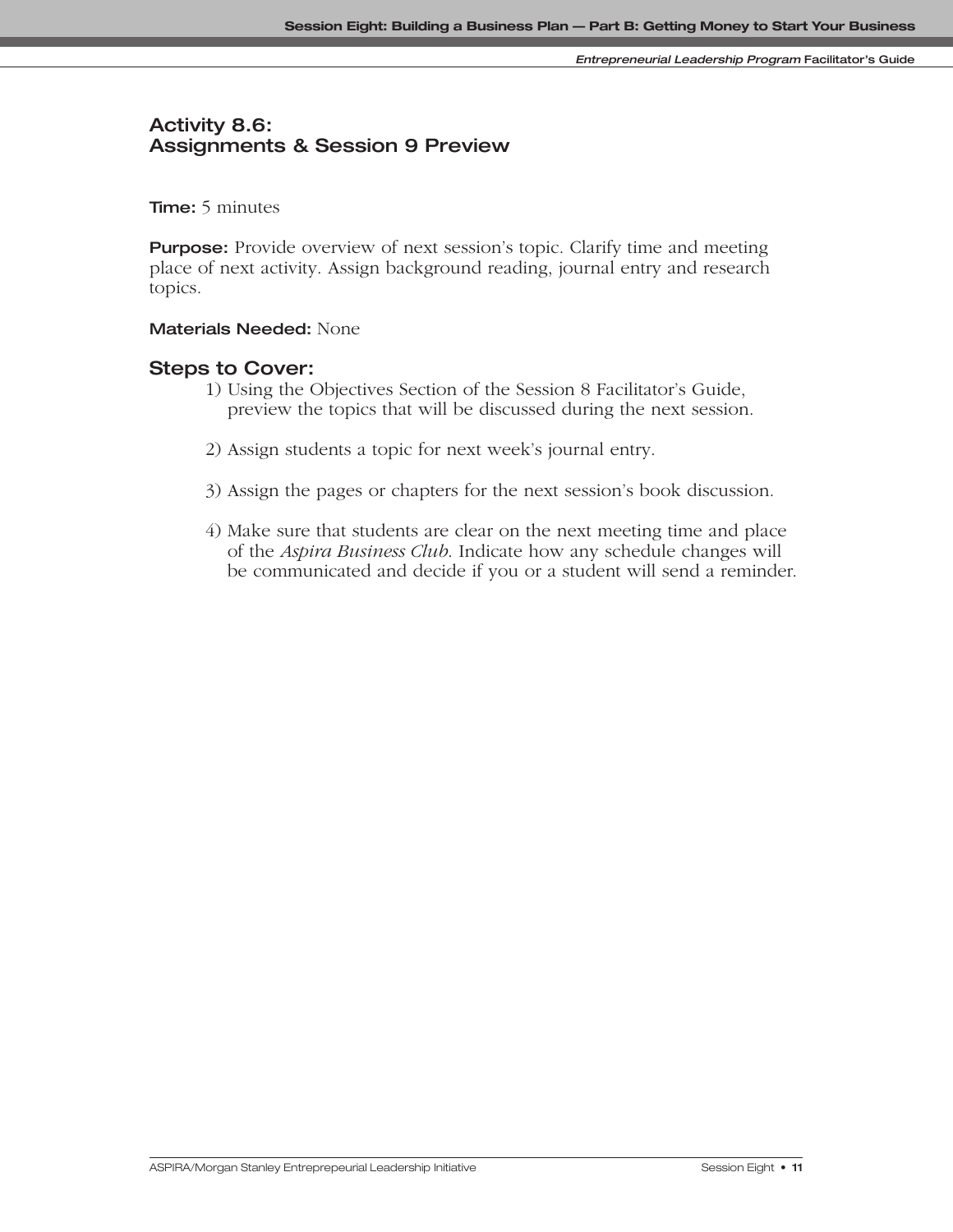# **Handout 1: Saving vs. Investing**

**Saving** is storing money safely for example, in a bank account-for short-term needs such as daily living expenses, other regular needs and emergencies. Typically, you earn a low, fixed rate of return and can withdraw your money easily.

**Investing** is taking a risk with a portion of your savings-such as by buying shares, property or bonds-in the hope of realizing higher long-term returns. Unlike bank savings, stock, property and bonds can decline in value from time to time.

| Saving                                                                | Investing                                                             |
|-----------------------------------------------------------------------|-----------------------------------------------------------------------|
| Short Term                                                            | Long Term                                                             |
| Deposits guaranteed up to \$100,000                                   | Investments may lose value                                            |
| Lower interest rates                                                  | Interest rate or gains usually higher                                 |
| Easy, quick access to your funds<br>(called liquidity)                | More difficult to access your funds                                   |
| Write a scenario where someone<br>would choose saving over investing. | Write a scenario where someone<br>would choose investing over saving. |
|                                                                       |                                                                       |
|                                                                       |                                                                       |
|                                                                       |                                                                       |
|                                                                       |                                                                       |
|                                                                       |                                                                       |
|                                                                       |                                                                       |
|                                                                       |                                                                       |
|                                                                       |                                                                       |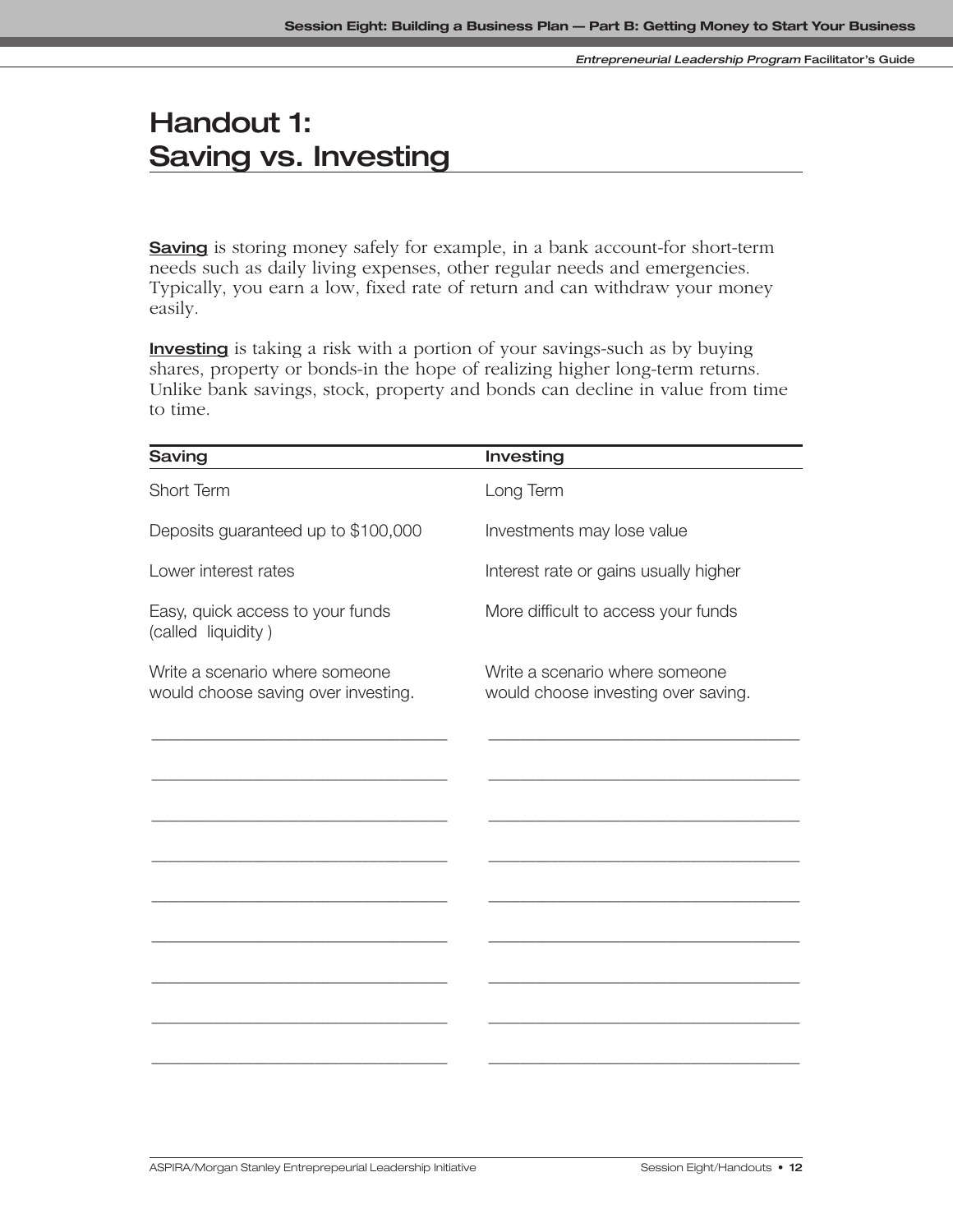# **Handout 2: Types of Savings Products**

**Instructions:** As you cover the information about ways you can save, use this sheet to write your own definition, including the plusses and minuses of each savings option.

**Savings Account:**

**Money Market Account:**

**US Treasury Bond:**

**Certificate of Deposit (CD):**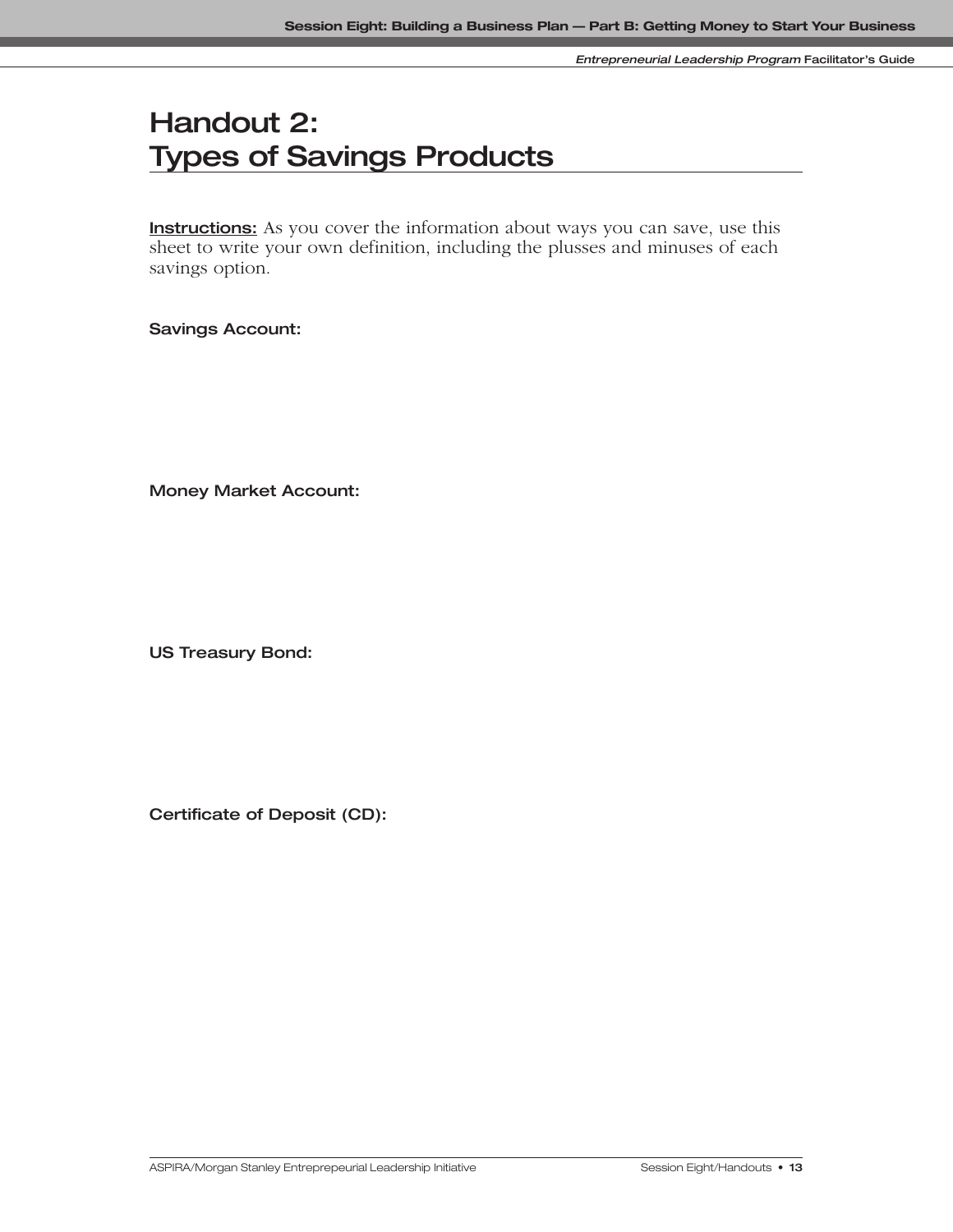# **Handout 3: Types of Investment Products**

**Instructions:** As you cover the information about ways you can *invest*, use this sheet to write your own definition, including the plusses and minuses of each investment option.

**Stock:**

**Bonds:** 

**Mutual Funds:**

**Retirement Plans:**

**Real Estate:**